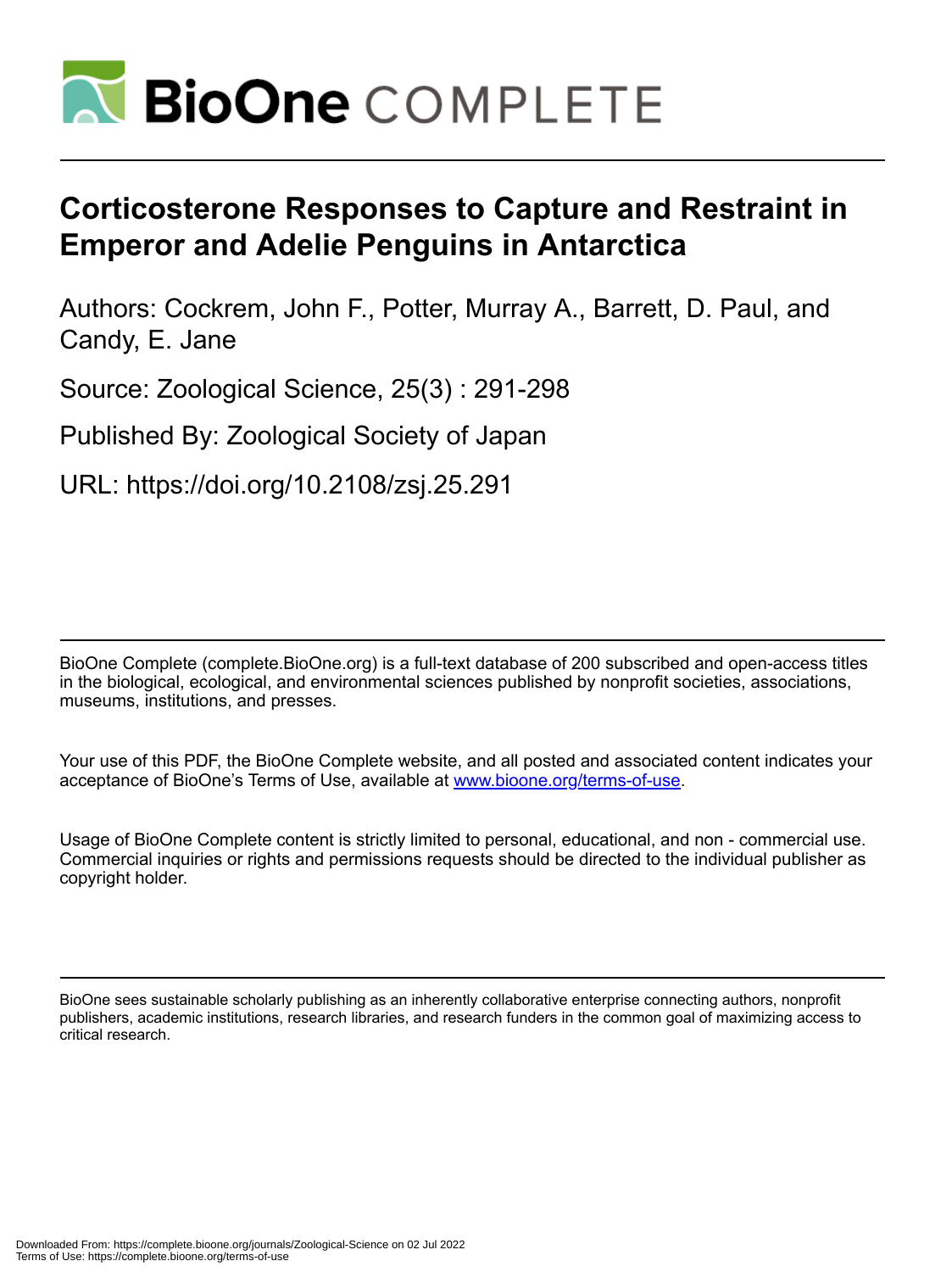# **Corticosterone Responses to Capture and Restraint in Emperor and Adelie Penguins in Antarctica**

John F. Cockrem<sup>1\*</sup>, Murray A. Potter<sup>1,2</sup>, D. Paul Barrett<sup>1,2</sup> and E. Jane Candy<sup>1</sup>

<sup>1</sup>Conservation Endocrinology Research Group, Institute of Veterinary, Animal and Biomedical Sciences, Massey University, Palmerston North, New Zealand <sup>2</sup>Institute of Natural Resources, Massey University, Palmerston North, New Zealand

**Birds respond to capture, handling and restraint with increased secretion of corticosterone, a glucocorticoid hormone that helps birds adjust to stressful situations. Hoods are reported to calm birds, but possible effects of hoods on corticosterone responses have not been reported for any bird. Corticosterone responses to restraint in Adelie penguins held by their legs with their head covered by a hood were markedly lower than responses of penguins restrained in a mesh bag inside a cardboard box (corticosterone at 30 min 15.69**±**1.72 cf. 28.32**±**2.75 ng/ml). The birds restrained by the two methods were sampled at the same location but in different years, so the differences in corticosterone responses cannot unequivocally be ascribed to an effect of hoods to reduce corticosterone responses. Corticosterone responses have been measured in some penguins, but not in the largest, the emperor penguin (***Aptenodytes forsteri***). The relationship between body mass and corticosterone responses to capture and restraint in penguins was examined in emperor penguins captured on sea ice in McMurdo Sound and Adelie penguins (***Pygoscelis adeliae***) captured at Cape Bird, Ross Island, Antarctica. Total integrated corticosterone responses were higher in the emperor than the Adelie penguins, but corrected integrated corticosterone responses, which represent the increase in corticosterone from initial concentrations and hence the corticosterone response to restraint, were the same. The results for the emperor and Adelie penguins, together with data from other penguin species, suggest that there is no relationship between the size of corticosterone responses and body mass in penguins.**

**Key words:** corticosterone, perception, stressor, stress, penguin, Adelie, emperor, Antarctica

# **MINTRODUCTION**

Corticosterone is a glucocorticoid hormone secreted from the avian adrenal gland. Corticosterone secretion increases when birds respond to stressors which can be classified as physical or emotional (Day et al., 1999; Cockrem, 2007), and changes in plasma corticosterone concentrations can reflect the degree of stress experienced by birds in different situations (Cockrem et al., 2004). Corticosterone responses to capture and restraint have been described for many species of free-living birds, with the great majority of these studies using a capture and handling protocol in which birds are held in cloth bags (Silverin, 1998). Birds have generally been caught in mist nets, and an initial blood sample collected within 3 min (Romero and Reed, 2005). Birds have then been held in cloth bags and further samples collected at intervals of 10 to 30 min until the bird is released 30 or 60 min after capture.

The protocol in which birds are caught in mist nets for the measurement of corticosterone responses has been

\* Corresponding author. Phone: +64-6-350-4483; Fax : +64-6-350-5714; E-mail : J.F.Cockrem@massey.ac.nz doi:10.2108/zsj.25.291

useful for the comparison of corticosterone responses amongst species caught in this way (Romero, 2002). However, some bird species such as Antarctic penguins cannot be held within cloth bags (the penguins would become overheated), so other restraint methods must be used. The use of a hood or blindfold has been suggested as an aid to the restraint of animals (Fowler, 1995). A hood can calm raptors (White, 1990) and reduce struggling in broiler chickens (Jones and Satterlee, 1997). The cloth bags used to restrain small birds for the measurement of corticosterone responses may have some of the properties of hoods, but corticosterone responses have not been compared between birds in bags and birds restrained by other methods. The effect of a hood on the corticosterone response to restraint and hence the effectiveness of a hood to reduce the stress experienced by birds during restraint has also not been described. Indeed, there appears to be only one previous study of the effects of a hood on the glucocorticoid response to restraint in any animal. Cortisol was lower, although not significantly so, after 3 min of restraint in Brahman cows (Bos taurus) whose heads were covered by hoods compared with cows without hoods (Andrade et al., 2001). The first aim of the present study was therefore to compare corticosterone responses to different restraint methods, with Adelie penguins chosen as the study species.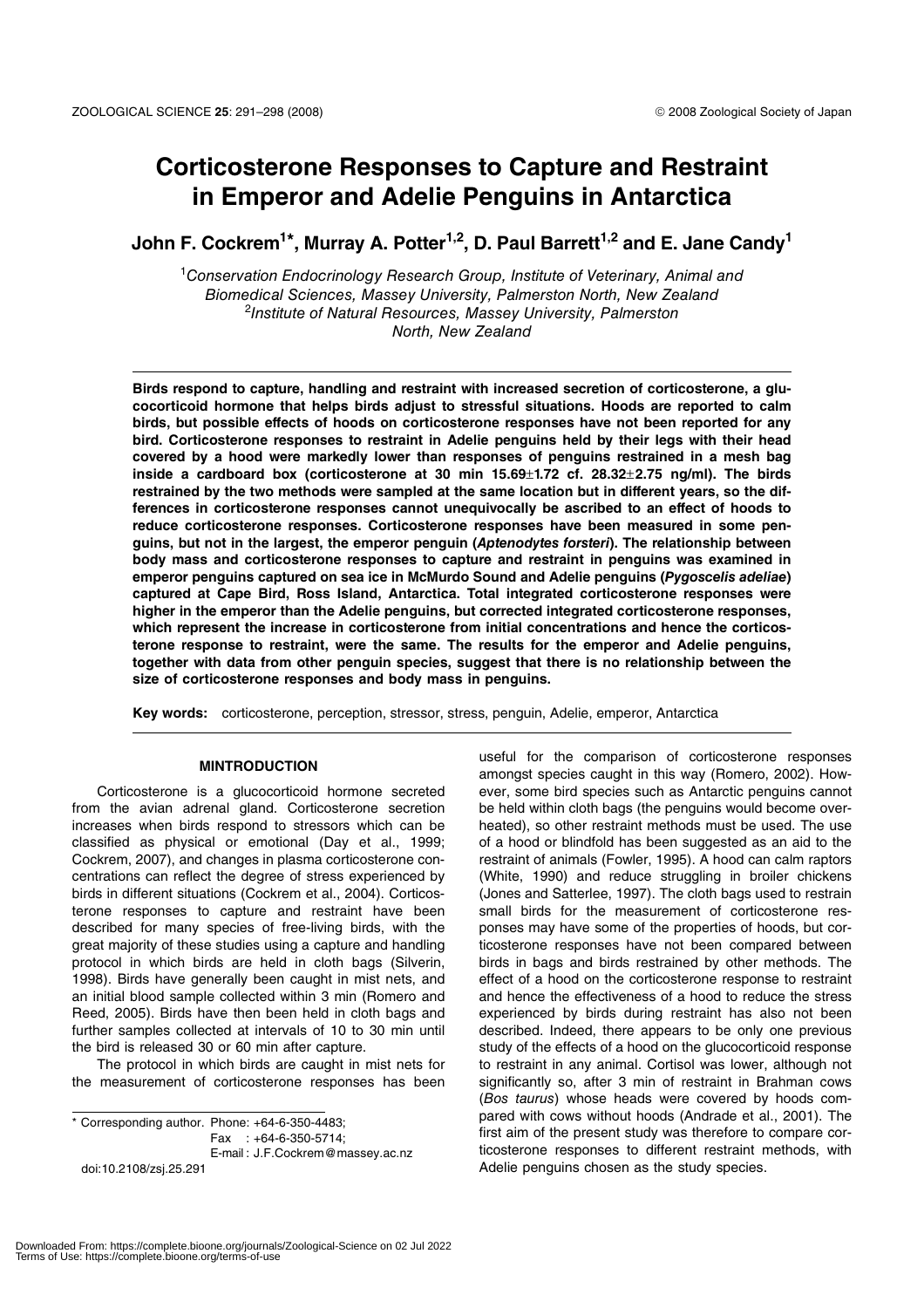It is not known whether corticosterone responses in birds are related to body mass. Penguins are larger than the passerine species in which the great majority of studies of corticosterone in free-living birds have been conducted (Silverin, 1998). Initial corticosterone concentrations have been measured in Adelie penguins (Pygoscelis adeliae; Vleck et al., 2000; Cockrem et al., 2006), and corticosterone responses to capture and restraint have been measured in Adelie (Cockrem et al., 2006), Magellanic (Spheniscus magellanicus; Hood et al., 1998; Walker et al., 2004; Walker et al., 2006), king (Aptenodytes patagonicus; Holberton et al., 1996) and gentoo (Pygoscelis papua; Holberton et al., 1996) penguins. The Adelie penguins were held in an open mesh bag within a cardboard box, whilst the restraint methods were not specified in the studies of Magellanic, king and gentoo penguins. Penguins and passerines have different life history patterns, so a comparison of corticosterone responses in these two groups would be of limited value for examining relationships between corticosterone and body mass. However, a comparison of corticosterone responses between the emperor penguin (Aptenodytes forsteri), the largest penguin species, and the much smaller Adelie penguin. which lives in the same environment, would be valuable for the examination of corticosterone responses in relation to body mass in birds. The second aim of the present study was to compare corticosterone responses of emperor and Adelie penguins restrained in the same manner. Emperor penguins were sampled on sea ice in McMurdo Sound, and Adelie penguins at Cape Bird on Ross Island, Antarctica.

#### **MATERIALS AND METHODS**

#### **Study design**

We caught emperor penguins in November 2003 close to the edge of sea ice in McMurdo Sound approximately 15 km west of Cape Royds (77°35'S, 166°10'E ). Adelie penguins arriving at the northern colony at Cape Bird, Ross Island (77°13'S, 166°28'E) were caught on the beach in late November 2001 and early December 2003. The northern colony has approximately 40,000 pairs of nesting penguins (Taylor et al., 1990). The study was approved by the Massey University Animal Ethics Committee. Data from samples collected from Adelie penguins in 2001 have been used in a separate study of corticosterone in relation to fasting (Cockrem et al., 2006).

#### **Sample collection**

#### Emperor penguins

Emperor penguins do not nest in colonies like Adelie penguins, and it is logistically difficult to reach emperor penguins and to work with them in Antarctic conditions. It took more than one week of fieldwork to achieve a sample size of six emperor penguins. We travelled across the sea ice on snowmobiles, stopped 500 m from the ice edge and located groups of 1–4 non-breeding emperor penguins standing near the ice edge. Four people walked towards the ice edge until 50 m from the penguins. The birds did not respond to the presence of people at this distance. One person walked slowly towards a penguin until it began to walk away, usually when the approaching person was 3–4 m away. Some birds were then caught immediately whilst others were followed for up to 2 min. The catching process consisted of the person moving quickly towards the penguin so that the curved part of an aluminium crook 2 m in length could be placed around the body of the penguin to stop it from walking further. One or two other people who had been standing back then rapidly moved forward to capture the penguin and hold it

around its body or by the feet. Birds initially held by their feet were then held around the body so they could stand upright. A brown canvas hood with a drawstring around the neck was placed over the head and bill of the bird and the drawstring tightened to lightly hold the hood in place. The hood was shaped so the end of the penguin's bill protruded and was not covered. A blood sample was collected from the ulnar flipper vein through a 23-ga needle into a 3 ml heparinised syringe. The bird was then restrained lying on its stomach with its legs held by the handler. Further blood samples were collected 15 and 30 min after capture, with the time of capture taken as the time when the penguin was caught with the crook. Blood samples were kept cool for up to 5 h before being centrifuged and plasma withdrawn and frozen at –20°C. The time from capture until collection of the blood sample was less than 3 min for all samples and there was no relationship between time taken to collect the sample and plasma corticosterone concentrations for the first samples  $(R^2=0.100, p=0.542)$ . All birds were weighed after the last blood sample was collected (Salter balance±0.1 kg), and bill length, width and depth, and flipper length and width measured with Vernier callipers (±0.5 mm). Birds were then released at their capture site. Body condition indices were subsequently calculated using the formula condition index=body mass/flipper length<sup>3</sup>.

#### Adelie penguins

Penguins arriving across the sea ice were caught on the beach at Cape Bird in 2001 and 2003. Birds were approached until they began to move away at a distance of 2–5 m. They were then caught in a hand net after a brief chase and carried a short distance to a sampling station. In 2001 a blood sample was immediately collected from the ulnar flipper vein through a 23-ga needle into a 3-ml heparinised syringe. Birds were then placed in a mesh bag and the bag placed in a cardboard box with an open top; this restraint method was termed the box method. In 2003 a brown canvas hood with a drawstring was placed over the head and bill of birds before the first blood sample was collected. The hood was similar to but smaller than the hood for emperor penguins. Birds fitted with a hood were then placed on their stomachs and held by their legs in the same way as the emperor penguins; this restraint method was termed the hood method. Further blood samples were collected from all birds 15 and 30 min after capture. Blood samples were kept cool for up to 2 h before being centrifuged and plasma withdrawn and frozen at –20°C. Measurements of body mass and beak and flipper size were then taken and the birds released. The time taken from capture to the collection of the blood sample was <3 min for the first sample in 2003 and <4 min in 2001 for all except one bird (4.50 min, plasma corticosterone 1.07 ng/ml). There was no relationship between time taken to collect the first sample and plasma corticosterone concentrations ( $R^2$ =0.003, p=0.805).

Penguins were weighed (Pesola balance±0.05 kg), and bill length, width and depth, and flipper length and width measured with Vernier callipers (±0.5 mm). A principal components analysis of six morphometric variables measured on 450 sexed Adelie penguins has been used by Dr C. M. Vleck (Iowa State University; pers. comm.) to derive a principal components score (PCA score) that differs significantly between known male and female Adelie penguins (0.809±0.092 and –0.916±0.097 respectively; p<0.0001). This score enables the likely sex of groups of birds to be predicted from mean scores. We calculated PCA scores for birds using Vleck's equation without toe length. Body condition indices were also calculated using the formula condition index=body mass/flipper length<sup>3</sup>.

#### **Radioimmunoassay of corticosterone**

Corticosterone concentrations in plasma diluted in phosphate buffered saline with gelatine (PBSG) were measured by radioimmunoassay by the method of Cockrem et al. (2006). Plasma samples were initially spun for 10 min at 18 000xg to separate lipid from the plasma. The clear plasma from below the lipid layer was transferred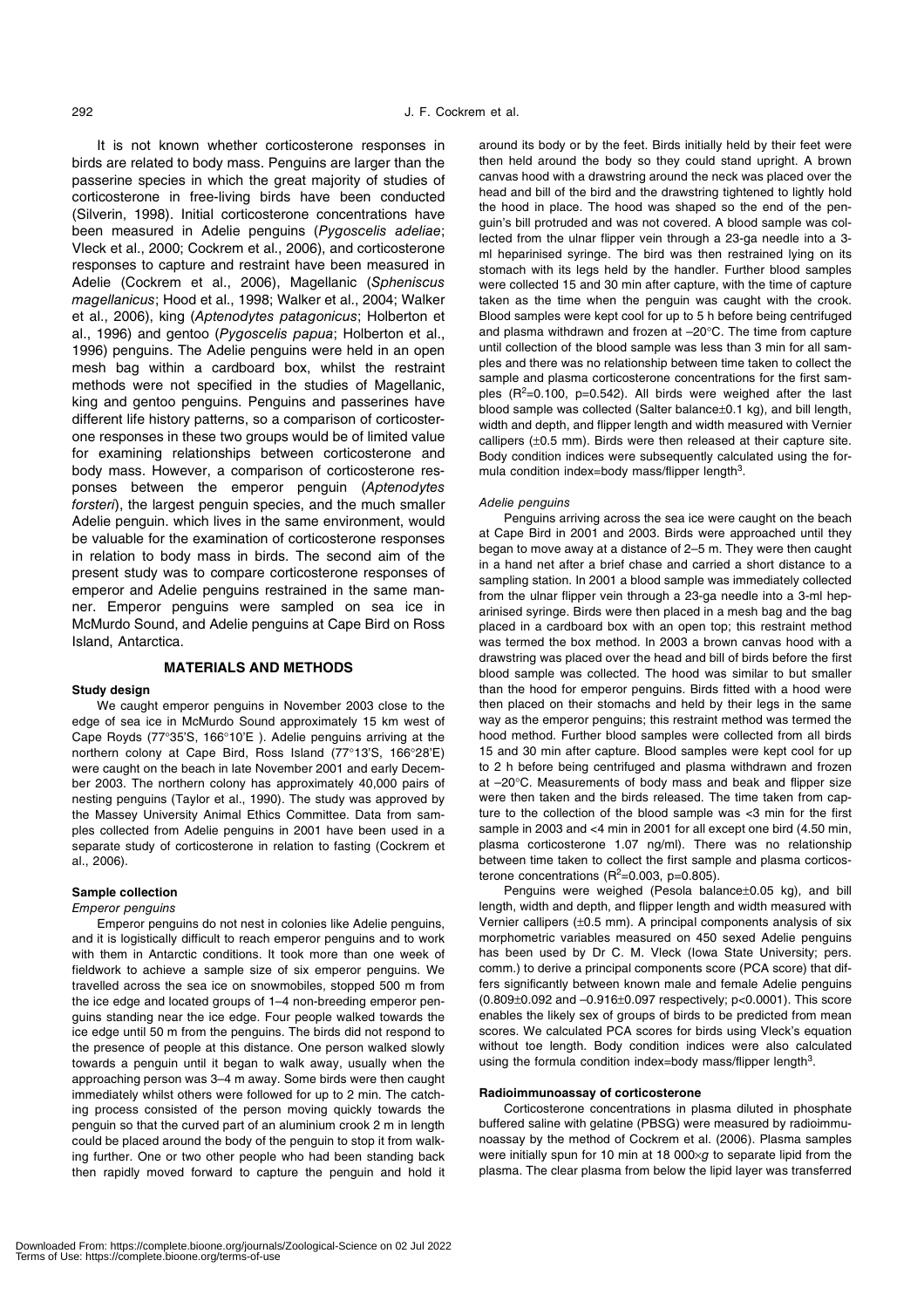to another tube and diluted in PBSG for assay. Samples were assayed in duplicate. Ten microliters of diluted plasma was incubated for 2 h at room temperature (22–25°C) with iodinated corticosterone and antiserum from a Corticosterone Radioimmunoassay Kit (MP Biomedicals, USA). Precipitant solution (MP Biomedicals, USA) was added and each sample vortexed thoroughly, then 50 μl egg white (10 g/l dried egg white [Sigma] in PBSG) was added to increase adhesion of the pellet to the tube after centrifugation. The samples were incubated for 15 min at room temperature to separate

bound and free corticosterone, then centrifuged for 15 min, and the supernatant aspirated, and the pellets were counted on a LKB Wallac 1261 Multigamma gamma counter.

This radioimmunoassay was previously validated by Cockrem et al. (2006) for the measurement of corticosterone in Adelie penguin plasma. Serial dilutions of emperor penguin plasma in PBSG were parallel to the corticosterone standard curve, and the recovery of corticosterone added to emperor penguin plasma was 102.8± 5.7%. The sensitivity of the corticosterone assay was the minimum





**Fig. 1.** Individual corticosterone responses in Adelie penguins restrained with a hood over their head or in boxes (upper and middle panels, respectively). Mean corticosterone responses in penguins restrained with hoods  $(-\Box - \Box)$  or in boxes  $(-\blacktriangle - \Box)$  are shown in the lower panel. N=8 and 11.

**Fig. 2.** Individual corticosterone responses in emperor and Adelie penguins restrained with a hood over their head (upper and middle panels, respectively). Mean corticosterone responses in the emperor (—■—) and Adelie penguins (---□---) are shown in the lower panel. N=6 and 8.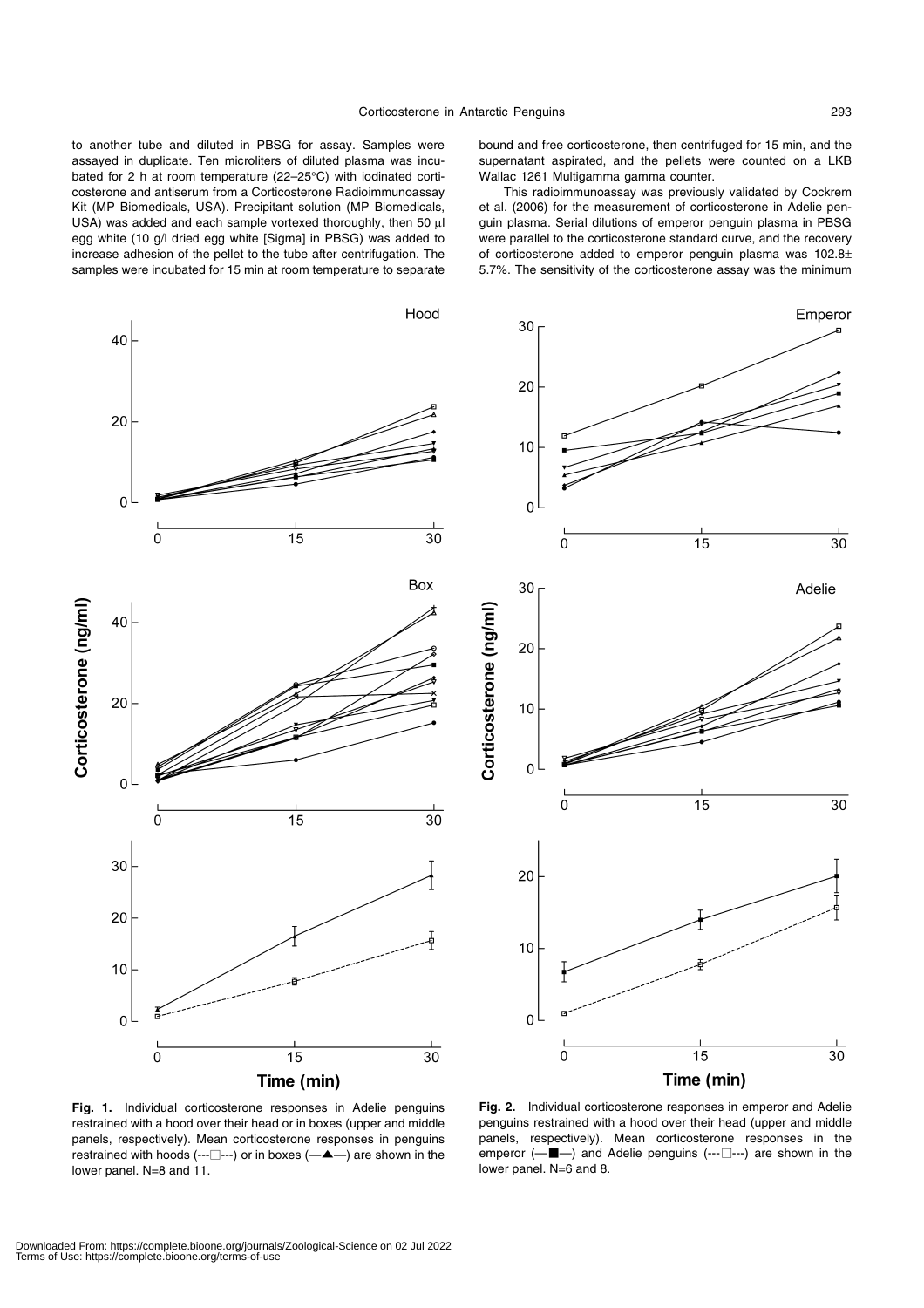hormone level that could be consistently distinguished from zero. This was determined as the hormone concentration at the mean minus 2 standard deviations from the zero hormone point on the standard curves. The assay sensitivity, expressed as nanograms corticosterone per milliliter plasma, was 0.76 ng/ml. Solutions of corticosterone in PBSG at concentrations that gave approximately 80, 50 and 20% binding on the standard curve were used as low-, medium- and high-quality controls in every assay. The intra-assay coefficients of variation were 8.4%, 6.0%, and 7.2% and inter-assay coefficients of variation 7.8%, 8.4% and 11.5% for low-, mediumand high-quality controls.

#### **Statistics**

Plasma corticosterone concentrations and body masses were transformed to logarithms, and Levene's tests were performed on all variables to check for homogeneity of variances. Comparisons of body masses between emperor and Adelie penguins restrained with hoods, and comparisons of body masses, PCA scores and condition indices between Adelie penguins restrained by the hood method and arriving birds held in boxes were made using two-tailed T-tests. Changes in plasma corticosterone concentrations were compared between emperor and Adelie penguins restrained with hoods, and between Adelies restrained with hoods or in boxes using separate repeated-measures two-way ANOVAs. Time (0, 15 and 30 min) and group (emperor c.f. Adelie; Adelie restrained with hoods c.f. restrained in boxes) were the grouping factors. Post-hoc comparisons were made between times for each group and between groups for each time using univariate F tests (Neter et al., 1985; Systat Software, 2005). The areas under corticosterone response curves were determined in Prism (GraphPad Software Inc.) using the trapezoid rule and termed integrated corticosterone responses (Cockrem and Silverin, 2002a). The total area under the curve and the total area minus the area attributable to corticosterone concentrations at 0 min (corrected area) were calculated. Total and corrected integrated corticosterone responses were compared between emperor Adelie penguins restrained with hoods, and between Adelies restrained with hoods and in boxes, using twotailed T-tests. Statistical analyses were performed using Systat (Systat Software). Data are presented as individual points or as mean±S.E.

## **RESULTS**

# **Body mass, condition index and principal components scores**

The mean body mass of the emperor penguins was 25.92±0.54 kg and their mean condition index 6.96±0.23 kg/  $cm<sup>3</sup>×10<sup>-4</sup>$ . Body masses were similar in Adelie penguins restrained with hoods and in boxes (4.11±0.12 and 4.16± 0.06 kg;  $T_{17}=-0.470$ ,  $p=0.644$ ). Condition indices and principal component scores did not differ between Adelie penguins restrained with hoods or in boxes (condition indices 6.34 $\pm$ 0.19 and 6.85 $\pm$ 0.24 kg/cm<sup>3</sup> $\times$ 10<sup>-4</sup>, T<sub>17</sub>=-1.580, P=0.133; principal component scores 0.18±0.49 and –0.37±0.35,  $T_{17}=0.941$ , P=0.360). The absence of a difference in component scores between the two groups indicates that birds in both groups were likely to have been of the same sex.

# **Corticosterone responses in Adelie penguins restrained by two methods**

Initial corticosterone concentrations at 0 min were low in Adelie penguins restrained after capture with hoods or in boxes. Corticosterone increased in birds restrained by both methods (Fig. 1), and reached lower concentrations at 30 min in birds restrained with hoods than those restrained in boxes (10.63–23.72 c.f. 15.23–43.72 ng/ml). A two-way repeated measures ANOVA showed that there were significant effects of restraint method and time on corticosterone,



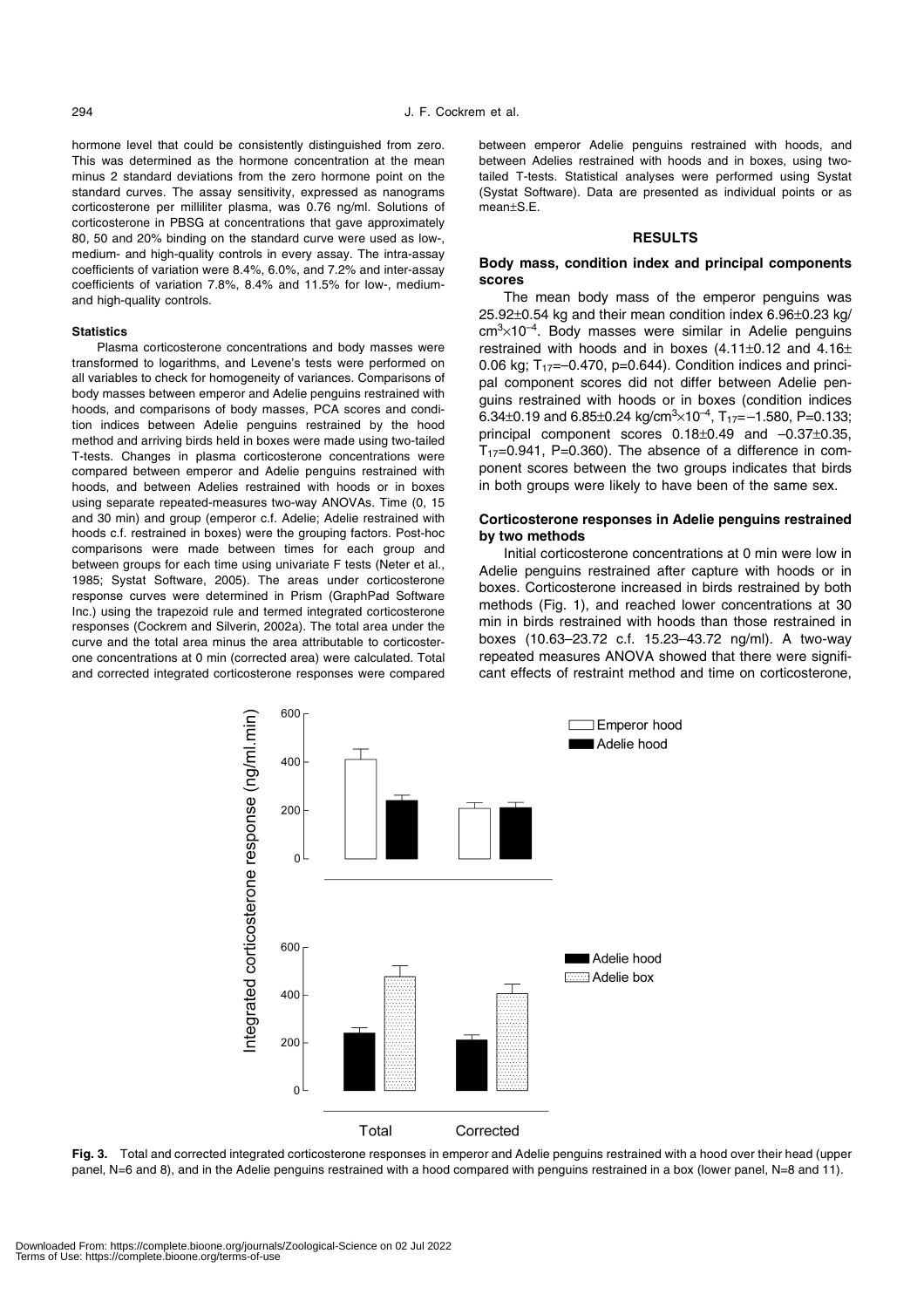and no significant interaction  $(F_{1,17}=22.816, p<0.001;$ F2,34=322.799, p<0.001; F2,34=0.454, p=0.369). Mean corticosterone concentrations were lower at 0, 15 and 30 min in birds restrained with hoods than birds in boxes (Fig. 1;  $F_{1,17}=10.213$ , p=0.005;  $F_{1,17}=16.596$ , p=0.001;  $F_{1,17}=15.428$ , p=0.001). Total and corrected integrated corticosterone responses were smaller in birds restrained with hoods than in boxes (Fig. 3 lower panel;  $T_{17}=-4.129$ , p=0.001 and  $T_{17}=$  $-3.841$ , p=0.001).

# **Corticosterone responses in emperor and Adelie penguins**

Initial plasma corticosterone concentrations varied from 3.24 to 11.93 ng/ml in emperor penguins whereas they were <2 ng/ml in Adelie penguins subsequently restrained by the same hood method. Corticosterone concentrations increased after capture in all birds (Fig. 2), reaching 12.47 to 29.42 ng/ml in emperor penguins and 10.63 to 23.72 ng/ ml in Adelie penguins after 30 min. A two-way repeated measures ANOVA showed that there were significant effects of species and time on corticosterone, and a significant interaction (F1,12=40.193, p<0.001; F2,24=235.571, p<0.001; F2,24=41.858, p<0.001). Mean corticosterone concentrations at 0 min in emperor and Adelie penguins were 6.76±1.39 and 0.97±0.15 ng/ml respectively. Mean corticosterone concentrations were higher in emperor than Adelie penguins at 0 and 15 min (F<sub>1,12</sub>=66.706, p<0.001; F<sub>1,12</sub>=19.198, p=0.001), but were not significantly higher at 30 min  $(F_{1,12}=2.569, p=0.135)$ . The total integrated corticosterone response was greater in emperor than Adelie penguins, whereas the corrected integrated response (a measure of the amount of corticosterone secreted over 30 min minus the amount attributable to initial corticosterone concentrations) did not differ between species (Fig. 3 upper panel;  $T_{12}=3.783$ , p=0.003 and  $T_{12}=-0.111$ , p=0.913.

# **DISCUSSION**

This is the first report of corticosterone responses in birds whose method of restraint included a hood covering their head. The mean corticosterone response of Adelie penguins restrained with a hood was less than the response of penguins placed in a mesh bag within an open cardboard box. This possible effect of hoods to reduce corticosterone responses must be confirmed in further studies. Corticosterone responses have not been described previously in emperor penguins. The magnitude of the corticosterone response did not differ between emperor and much smaller Adelie penguins restrained by the same method, so in these Antarctic penguins there was no apparent relationship between body mass and the size of corticosterone responses.

# **Restraint methods**

Adelie penguins restrained with hoods over their heads were held by their legs with their ventral surface in contact with the ground. Although the birds struggled occasionally, they were mostly still during the 30 min restraint period. Adelie penguins restrained in mesh bags within boxes were not held by hand and could lie down or stand up and turn around within the boxes. These penguins had bouts of struggling lasting up to several minutes when they tried to escape from their boxes. Corticosterone responses were markedly lower in Adelie penguins restrained with hoods than in Adelie penguins restrained in boxes, with corticosterone at 30 min approximately twice as high in birds in boxes. The birds restrained by the two methods were sampled at the same location but in different years, so the differences in corticosterone responses cannot unequivocally be ascribed to an effect of hoods to reduce corticosterone responses. However, we have measured, in a different year from the current study, initial corticosterone and corticosterone responses in arriving Adelie penguins at three different colonies where the birds had walked across the sea ice for distances ranging from <0.5 km to more than 80 km. There was no effect on corticosterone of distance walked to the colony, and no difference between any of these results and those for arriving birds in the present study (unpubl. obs.). Whilst it is likely that hoods can reduce corticosterone responses in Adelie penguins, a further study in which birds are restrained with or without hoods is needed to confirm this suggestion.

Corticosterone has not previously been measured in any birds species during restraint that included covering of the head with a hood. The penguin data are consistent with a single report in mammals in which cortisol tended to be lower in cows whose head was covered by a hood during 3 min of restraint in a shute (Andrade et al., 2001). Broiler chickens struggle when they are shackled and suspended upside down during routine commercial operations, and Jones and Satterlee (1997) found that an opaque cotton hood covering the head with a drawstring around the neck reduced struggling in shackled chickens. They noted that the effect of the hood could have been due to a restriction of vision and the resulting inability of the birds to visually monitor their environment, to tactile properties of the hood, or to both factors. Two further studies of broilers (Jones et al., 1998a; Jones et al., 1998b) showed that struggling could be reduced to varying degrees by a reduction in ambient light intensity, a transparent nylon net hood, a drawstring around the neck, and by hanging a firm rubber surface next to a suspended bird so the rubber surface rested against the breast of the bird. It was concluded that reduced struggling in broilers with hoods was due to a combination of disruption of the birds' ability to check their environment for predators and for opportunities to escape, tactile stimulation that might simulate a continued predator encounter and promote tonic immobility (see Jones, 1986), and to reduced light intensity. These three factors could also have contributed to the likelihood that penguins held by their legs with their heads covered by a hood had lower corticosterone responses than penguins restrained in boxes. Penguins in boxes could see the sky through the open top of the boxes and hence could see an opportunity to escape, whereas penguins with hoods that were held by their legs could not see their environment and were physically prevented from escaping. Restraint within a cloth bag has been widely used in studies of corticosterone responses in smaller birds (Silverin, 1998). Birds restrained in cloth bags will experience disruption of their view of the environment, reduced light intensity and tactile stimulation to degrees that differ from the penguins with hoods. There have been no studies comparing corticosterone responses in birds restrained in bags and birds that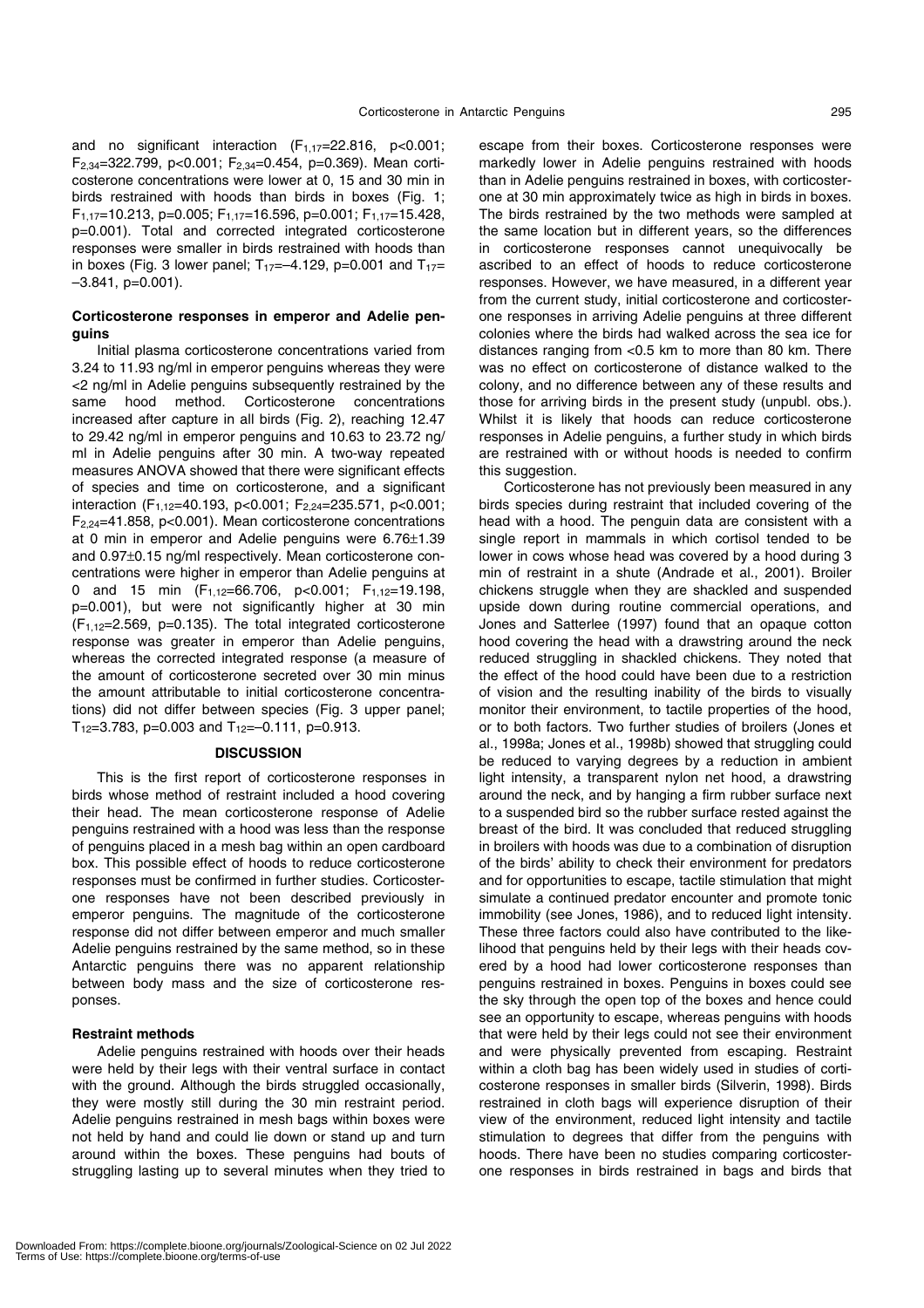were physically restrained but able to see their surroundings, so the relative importance of factors that determine the magnitude of corticosterone responses of birds restrained in bags remain unknown.

It is widely assumed that birds experience capture and restraint as a form of predation (Silverin, 1998), although there are no data on corticosterone or cortisol responses of birds or mammals to actual predation events. Captive great tits (Parus major) had corticosterone responses when exposed to a stuffed owl in an aviary, whereas free-living great tits exposed to the same owl did not have corticosterone responses (Cockrem and Silverin, 2002b). Corticosterone responses in the captive but not the free-living great tits indicate that only the captive birds which could not move away from the predator perceived it to be a threat. Lower corticosterone responses in penguins held firmly with their heads covered compared with penguins in boxes show that the penguins with hoods perceived that situation as less threatening, even though their opportunity to escape was less than the penguins in boxes. A consideration of the degree of threat experienced by birds is useful for understanding the factors that influence their corticosterone responses in different situations.

# **Corticosterone responses and body mass**

Plasma corticosterone has been measured in undisturbed emperor penguins during fasting (Robin et al., 1998), but corticosterone responses to capture and restraint have not previously been measured in this species. Initial corticosterone concentrations were higher in emperor than Adelie penguins. This may indicate that some emperor penguins initiated corticosterone responses whilst they were being followed across the sea ice towards a person who caught the birds, whereas the Adelie penguins were caught after brief chases. After the initial sample the rate of

**Table 1.** Corticosterone responses to restraint in penguins.

increase of plasma corticosterone concentrations in response to restraint was the same in the two species. Total integrated corticosterone responses were higher in the emperor than the Adelie penguins, but corrected integrated corticosterone responses, which represent the increase in corticosterone from initial concentrations and hence the corticosterone response to capture and restraint, were the same. Adelie penguins with a body mass of 4 kg and emperor penguins with a body mass of 26 kg thus had similar corticosterone responses. These two penguin species live in the same habitats and experience similar environmental conditions, so it is interesting that they have similar corticosterone responses. Corticosterone responses have been measured in other penguin species (Table 1), although the methods of restraint used for these other species were not specified. The results for the emperor and Adelie penguins, together with data from other species, suggest that there is no relationship between the size of corticosterone responses and body mass in penguins.

Corticosterone responses have been measured in many other species of birds that are smaller than penguins. These studies have mostly involved restraint of birds in cloth bags, so comparisons of responses can be made between birds of different sizes restrained by the same method. Mean plasma corticosterone concentrations after 30 min of restraint in cloth bags were 10–90 ng/ml in bush warblers (Cettia diphone; body mass 15–20 g; Wada and Shimizu, 2004), 12–120 ng/ml in one study and 45 ng/ml in another study of white-crowned sparrows (Zonotrichia leucophrys; 25–30 g; Astheimer et al., 1994; Breuner et al., 2003); 20–30 ng/ml in Florida scrub jays (Aphelocoma coerulescens; 70 g; Schoech et al., 1997); 20–80 ng/ml in black-legged kittiwakes (Rissa tridactyla; 400 g; Kitaysky et al., 1999) and 50–90 ng/ml in grey faced petrels (Pterodroma macroptera gouldi; 500–600 g; Adams et al., 2005). There does not

| <b>Species</b> | Corticosterone (ng/ml) |                | <b>Restraint method</b>                                                                                                      | Body mass<br>(kg) | Reference                               |
|----------------|------------------------|----------------|------------------------------------------------------------------------------------------------------------------------------|-------------------|-----------------------------------------|
|                | 0 min                  | 30 min         |                                                                                                                              |                   |                                         |
| Adelie         | $1.0 + 0.2$            | $15.7 \pm 1.7$ | Held by legs with head covered by hood;<br>15 min blood sample                                                               | $4 - 6$           | This study                              |
| Adelie         | $2.4 + 0.4$            | $28.3 \pm 2.8$ | Open mesh bag in cardboard box;<br>15 min blood sample                                                                       |                   | Arriving birds, Cockrem et al. (2006)   |
| Adelie         | $1.1 \pm 0.2$          | $28.7 + 4.3$   | Open mesh bag in cardboard box;<br>15 min blood sample                                                                       |                   | Incubating birds, Cockrem et al. (2006) |
| Emperor        | $6.8 \pm 1.3$          | $20.1 \pm 2.3$ | Held by legs with head covered by hood;<br>15 min blood sample                                                               | 20–40             | This study                              |
| Gentoo         | $10.2 + 2.3$           | $34.7 \pm 3.5$ | Not specified; 5 and 10 min blood samples                                                                                    | $5 - 7$           | Holberton et al. (1996)                 |
| King           | $6.0 \pm 1.4$          | $21.4 \pm 2.7$ | Not specified; 5 and 10 min blood samples                                                                                    | $10 - 15$         | Holberton et al. (1996)                 |
| Magellanic     | $-4$                   | $30 - 35$      | Not specified; birds weighed, measured<br>and foot tag inserted between first and<br>second sample (second sample at 25 min) | $3 - 5$           | Hood et al. (1998)                      |
| Magellanic     | $5$                    | $~1$ - 30      | Not specified; 10 min blood sample                                                                                           |                   | Walker et al. (2004)                    |
| Magellanic     | $<$ 5                  | $~10^{-1}$     | Not specified: 10 min blood sample                                                                                           |                   | Walker et al. (2006)                    |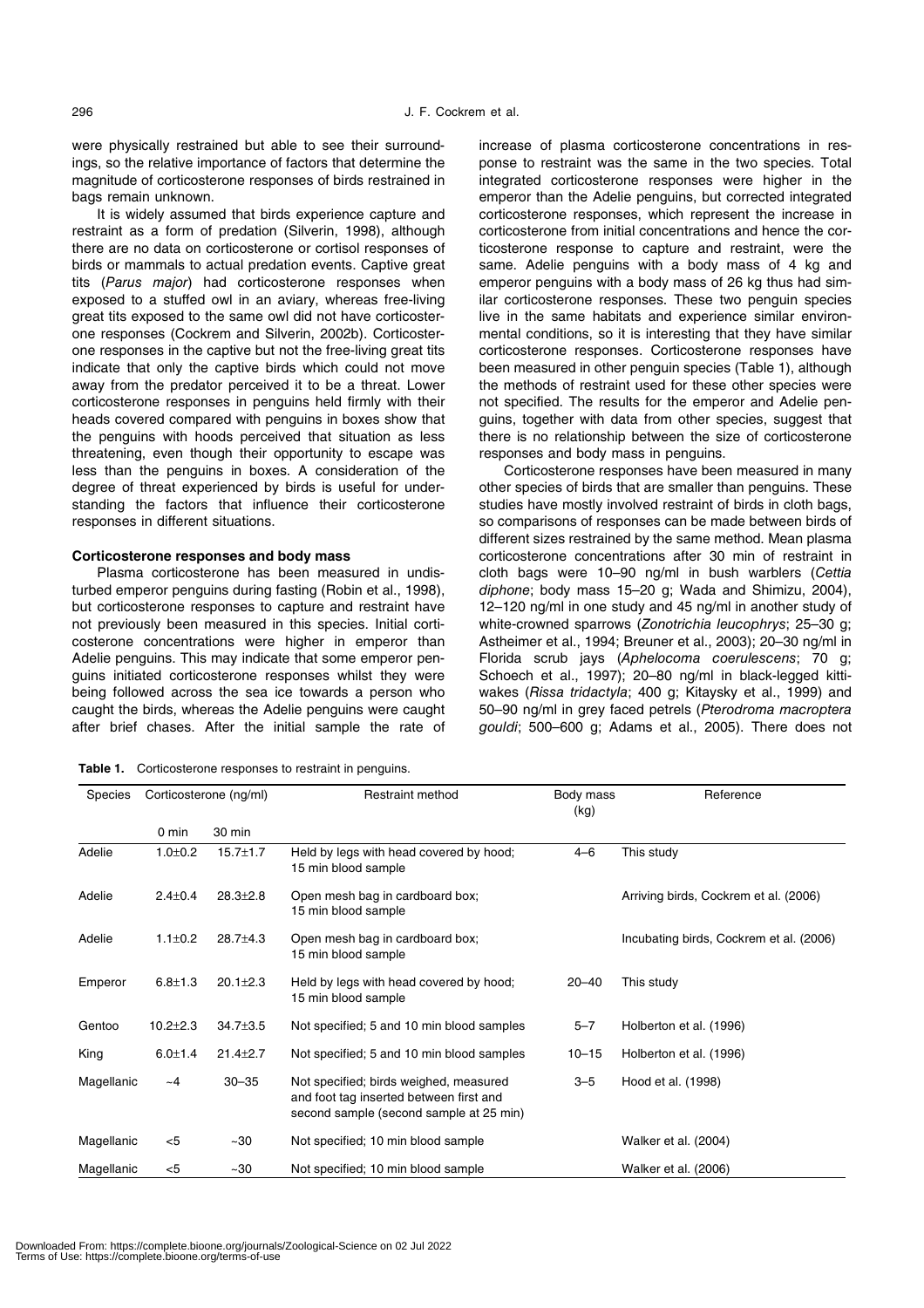appear to be any relationship between body mass and the size of corticosterone responses to restraint in birds in general.

# **Capture methods**

The moment of capture for a flying bird is when it hits a mist net, is caught underneath a cannon net or enters a trap, and corticosterone generally begins to increase within 2 to 3 min of capture (Romero and Reed, 2005). Penguins must be approached on the ground before they can be caught, so in contrast to flying birds penguins might initiate corticosterone stress responses before they are captured. Initial plasma corticosterone concentrations were higher in the emperor penguins than in Adelie penguins caught on a beach or picked up from nests. The emperor penguins were caught on the flat sea ice of McMurdo Sound. A person walked towards the penguin, so the penguin could see the approaching person. Some penguins were caught after brief chases, and others were followed for up to 2 min and guided towards a second person who then caught the bird. The time between the penguin first moving away from the approaching person and capture varied from 1 to 3 min. Initial corticosterone concentrations in the emperor penguins were 3.24 to 11.93 ng/ml, with the highest concentration in a bird that was followed for longest before capture. The capture times were recorded only to the nearest minute owing to the field conditions, so a regression of corticosterone on capture time could not be performed. Adelie penguins restrained after capture with hoods were caught when they were walking within 20 m of people on the beach at Cape Bird in 2003. These penguins were caught after brief chases of <0.5 min, whereas Adelie penguins caught in 2001 after they had just arrived on the beach after walking across sea ice were approached from distances of 20–50 m and caught after chases of up to 2 min. Initial corticosterone concentrations were <2 ng/ml in the penguins caught after very brief chases in 2003, whereas they were up to 4.9 ng/ml in the arriving penguins in 2001. Initial corticosterone concentrations in Adelie penguins may be elevated in birds of low body mass (Cockrem et al., 2006), but the absence of differences in body mass and condition index between the two groups of penguins indicates that differences between groups in corticosterone concentrations were not related to body mass. Principal component scores for body size also indicate that these groups of birds were of the same sex, which is consistent with these birds being caught at times when females were returning to the colony to relieve their mates at the end of the first incubation spell. The data from the Adelie and emperor penguins suggest that penguins can initiate corticosterone responses when approached or chased before they are actually captured.

#### **ACKNOWLEDGMENTS**

This research was supported by Antarctica New Zealand, the Institute of Veterinary, Animal and Biomedical Sciences, and the Massey University Research Fund.

#### **REFERENCES**

Adams NJ, Cockrem JF, Taylor GA, Candy EJ, Bridges J (2005) Corticosterone responses of grey-faced petrels (Pterodroma macroptera gouldi) are higher during incubation than during other breeding stages. Physiol Biochem Zool 78: 69–77

- Andrade O, Orihuela A, Solano J, Galina CS (2001) Some effects of repeated handling and the use of a mask on stress responses in Zebu cattle during restraint. Appl Anim Behav Sci 71: 175– 181
- Astheimer LB, Buttemer WA, Wingfield JC (1994) Gender and seasonal differences in the adrenocortical response to ACTH challenge in an arctic passerine, Zonotrichia leucophrys gambelli. Gen Comp Endocrinol 94: 33–43
- Breuner CW, Orchinik M, Hahn TP, Meddle SL, Moore IT, Owen-Ashley NT, Sperry TS, Wingfield JC (2003) Differential mechanisms for regulation of the stress response across latitudinal gradients. Am J Physiol Regul Integr Comp Physiol 285: R594– R600
- Cockrem JF (2007) Corticosterone stress responses and avian personalities. J Ornithol (Suppl 2): 147
- Cockrem JF, Adams DC, Bennett EJ, Candy EJ, Henare SJ, Hawke EJ, Potter MA (2004) Endocrinology and the conservation of New Zealand birds. In "Experimental Approaches to Conservation Biology" Ed by MS Gordon, SM Bartol, University of California Press, Los Angeles, pp 101–121
- Cockrem JF, Potter MA, Candy EJ (2006) Corticosterone in relation to body mass in Adelie penguins (Pygoscelis adeliae) affected by unusual sea ice conditions at Ross Island, Antarctica. Gen Comp Endocrinol 149: 244–252
- Cockrem JF, Silverin B (2002a) Variation within and between birds in corticosterone responses of great tits (Parus major). Gen Comp Endocrinol 125: 197–206
- Cockrem JF, Silverin B (2002b) Sight of a predator can stimulate a corticosterone response in the great tit (Parus major). Gen Comp Endocrinol 125: 248–255
- Day TA, Buller KM, Xu Y, Dayas CV, Crane JW (1999) Separation of neural pathways mediating HPA axis responses to emotional and physical stressors. In "Control Mechanisms of Stress and Emotion: Neuroendocrine-Based Studies" Ed by H Yamashita, JW Funder, JG Verbalis, Y Ueta, Elsevier, Amsterdam, pp 213– 221
- Fowler ME (1995) Restraint and Handling of Wild and Domestic Animals. 2nd ed, Iowa State University Press, Ames, Iowa
- Holberton RL, Helmuth B, Wingfield JC (1996) The corticosterone stress response in gentoo and king penguins during the nonfasting period. Condor 98: 850–854
- Hood LC, Boersma PD, Wingfield JC ( 1998) The adrenocortical response to stress in incubating Magellanic penguins (Spheniscus magellanicus). Auk 115: 76–84
- Jones RB (1986) The tonic immobility of the domestic fowl: a review. World Poult Sci 42: 82–96
- Jones RB, Satterlee DG (1997) Restricted visual input reduces struggling in shackled broiler chickens. Appl Anim Behav Sci 52: 109–117
- Jones RB, Hagedorn TK, Satterlee DG (1998a) Adoption of immobility by shackled broiler chickens: effects of light intensity and diverse hooding devices. Appl Anim Behav Sci 55: 327–335
- Jones RB, Satterlee DG, Cadd GG (1998b) Struggling responses of broiler chickens shackled in groups on a moving line: effects of light intensity, hoods, and 'curtains'. Appl Anim Behav Sci 58: 341–352
- Kitaysky AS, Wingfield JC, Piatt JF (1999) Dynamics of food availability, body condition and physiological stress response in breeding black-legged kittiwakes. Funct Ecol 13: 577–584
- Neter J, Wasserman W, Kutner MH (1985) Applied Liner Statistical Models. 2nd ed, Irwin, Homewood, Illinois
- Robin JP, Boucontet L, Chillet P, Groscolas R (1998) Behavioral changes in fasting emperor penguins: evidence for a 'refeeding signal' linked to a metabolic shift. Am J Physiol 274: R746– R753
- Romero LM (2002) Seasonal changes in plasma glucocorticoid con-